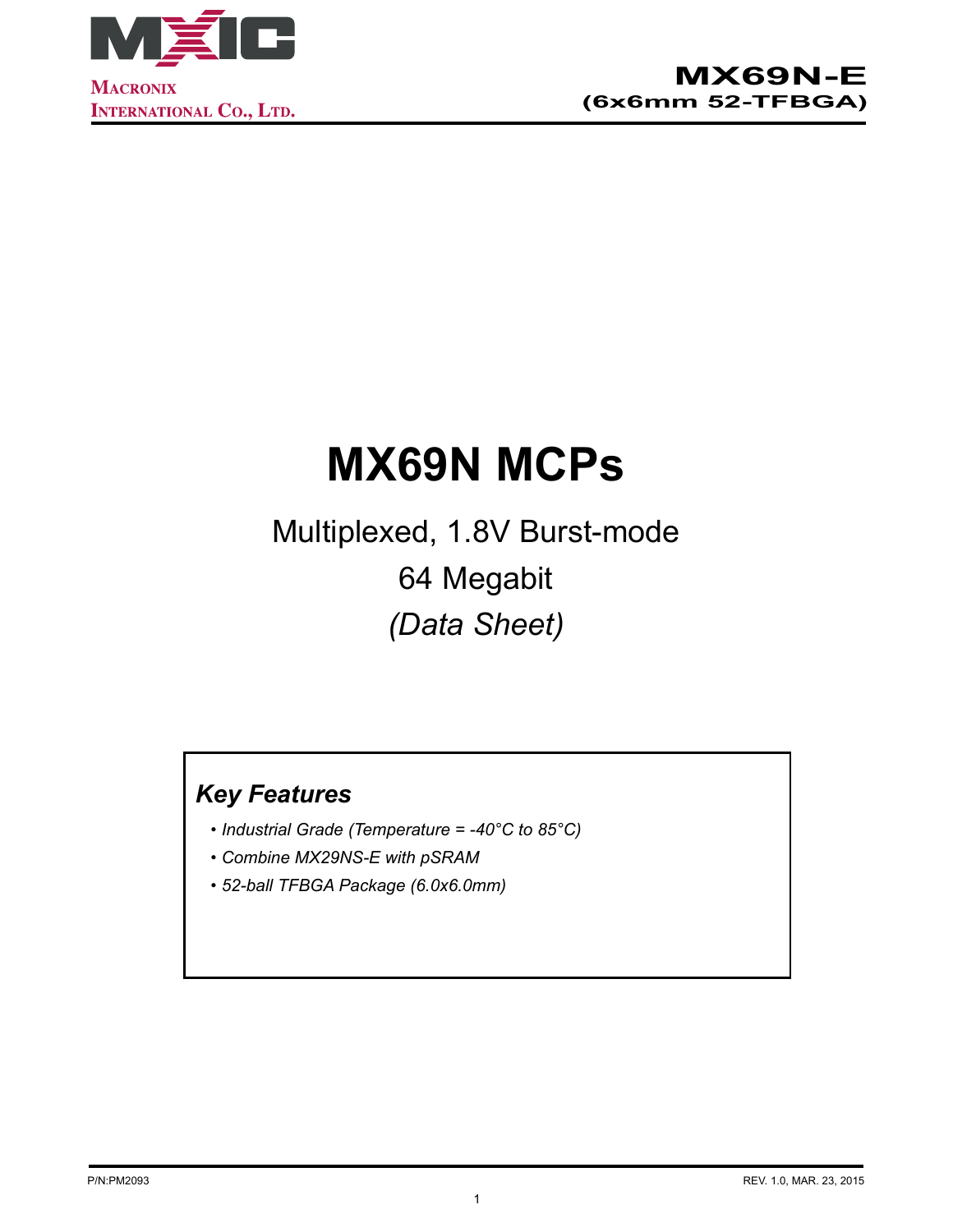

#### **MCP FEATURES**

- • **Power supply voltage of 1.7V to 1.95V**
- • **Burst Read: 108MHz**
- • **Package MCP BGA: 0.5mm ball pitch**
	- 6.0 x 6.0mm, 52 ball
- • **Operating Temperature Range**
	- Industrial, -40°C to +85°C

#### **Product Description**

This MX69N-E product series combine MX29NS-E with pSRAM in a Multi-Chip package. For detailed specifications, please refer to the individual datasheet.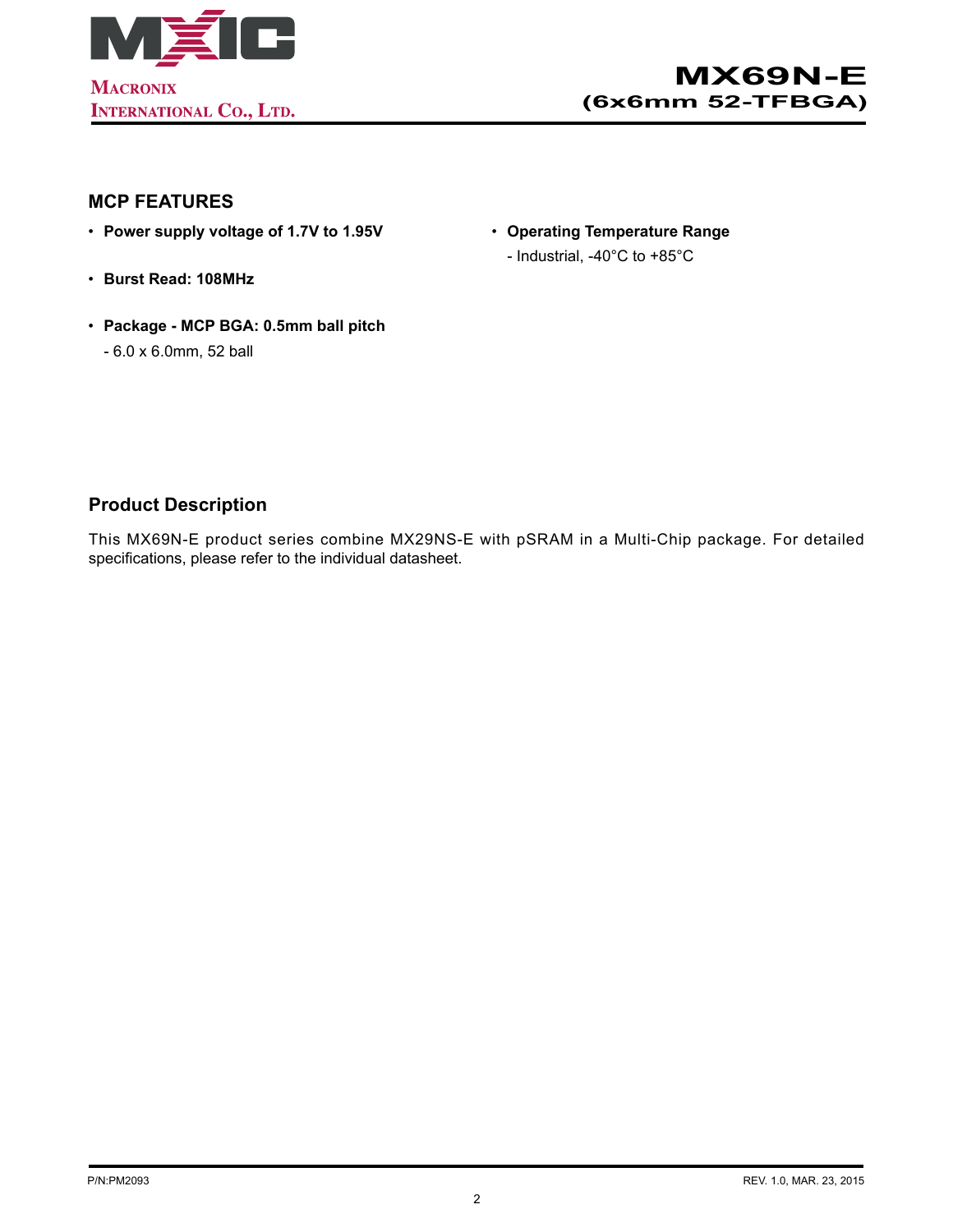

# **Product Selection Guide**

| <b>Device</b>  | <b>Flash Density Flash Speed</b> |        | <b>pSRAM</b><br><b>Speed</b> | Package Type     |  |
|----------------|----------------------------------|--------|------------------------------|------------------|--|
| MX69N64E32MXPI | 64Mb                             | 108MHz | 108MHz                       | 6.0x6.0 52-TFBGA |  |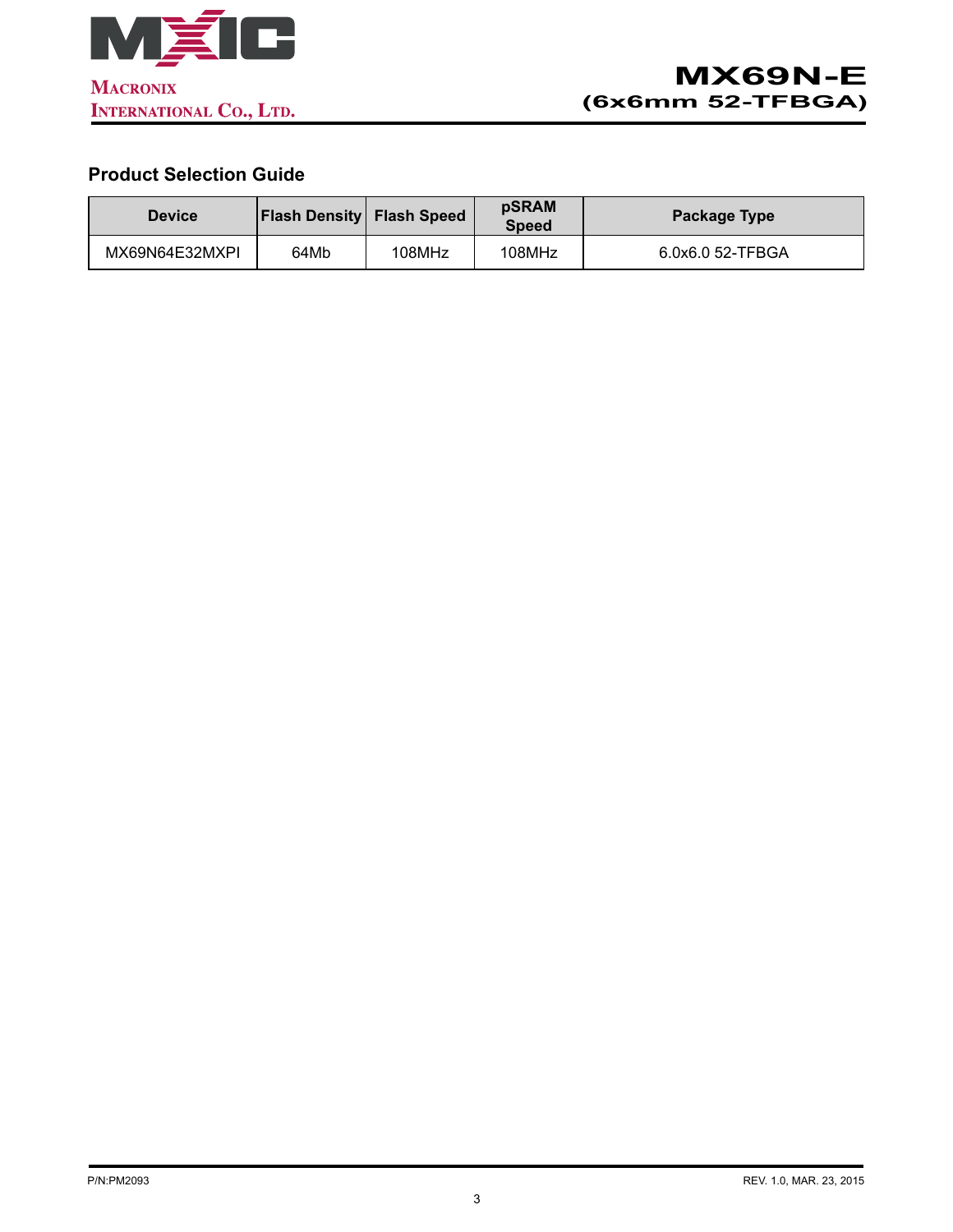

### **BLOCK DIAGRAM**

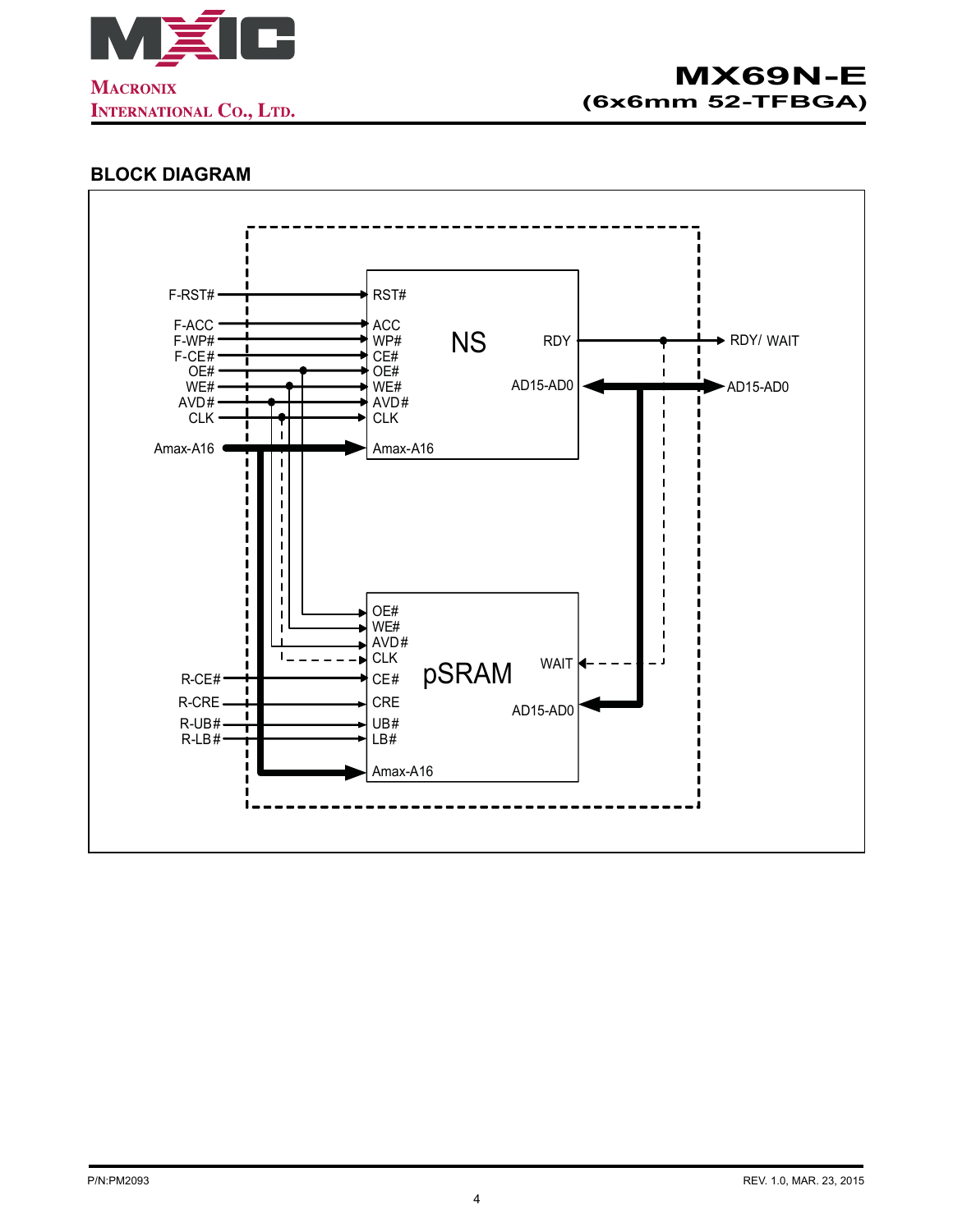

#### **PIN CONFIGURATIONS**

**pSRAM Based Pinout, 52-Ball, TFBGA (6.0 x 6.0mm) (Top View, Balls Facing Down)**



#### *Notes*

1. Addresses are shared between Flash and RAM depending on the density of the pSRAM.

| <b>MCP</b> | <b>Flash-only Addresses</b> | <b>Shared Addresses</b> | <b>Shared AQ Pins</b> |  |
|------------|-----------------------------|-------------------------|-----------------------|--|
| MX69N64E32 | A21                         | A20~A16                 | AQ15-AQ0              |  |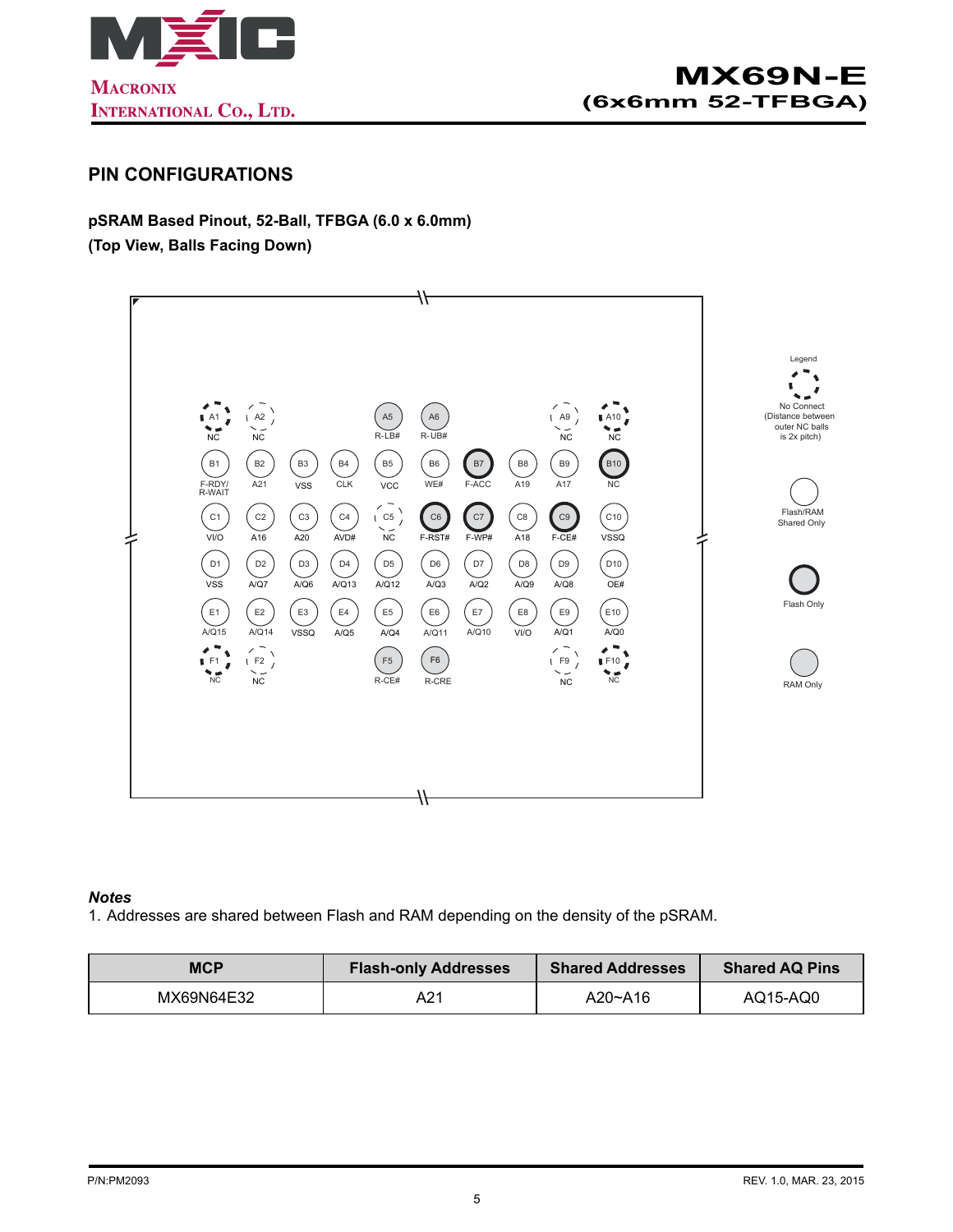

#### **PIN DESCRIPTION**

| <b>SYMBOL</b> | <b>DESCRIPTION</b>                                                        | <b>Flash</b> | <b>RAM</b> |
|---------------|---------------------------------------------------------------------------|--------------|------------|
| Amax-A16      | Address Inputs                                                            | V            | $\vee$     |
| A/Q15~A/Q0    | Multiplexed Data Inputs/Outputs                                           | V            | $\vee$     |
| OE#           | <b>Output Enable Input</b>                                                | $\vee$       | $\vee$     |
| WE#           | Write Enable Input                                                        | V            | $\vee$     |
| <b>VCC</b>    | Device Power Supply (1.70V~1.95V)                                         | $\vee$       | $\vee$     |
| VI/O          | Input/Output Power Supply (1.70V~1.95V)                                   | V            | $\vee$     |
| <b>VSS</b>    | Device Ground                                                             | V            | $\vee$     |
| <b>VSSQ</b>   | Input/Output Ground                                                       | $\vee$       | $\vee$     |
| <b>NC</b>     | No Connection                                                             | $\vee$       | $\vee$     |
| <b>RDY</b>    | Ready output, the status of the Burst Read                                | V            | $\vee$     |
|               | Refer to configuration register table                                     |              |            |
| <b>CLK</b>    | <b>Clock</b>                                                              | V            | $\vee$     |
| AVD#          | Address Valid Data input.                                                 | $\vee$       | $\vee$     |
| F-RBST#       | Hardware Reset Pin, Active Low                                            | V            |            |
| F-WP#         | <b>Hardware Write Protect</b>                                             | V            |            |
| F-ACC         | Programming Acceleration Input                                            | V            |            |
| $R$ -CE#      | Chip-enable input for pSRAM.                                              |              | $\vee$     |
| F-CE#         | Chip-enable input for Flash. Asynchronous relative to CLK for Burst Mode. | $\vee$       |            |
| R-CRE         | Control Register Enable (pSRAM).                                          |              | $\vee$     |
| R-UB#         | Upper Byte Control (pSRAM).                                               |              | $\vee$     |
| $R-LB#$       | Lower Byte Control (pSRAM).                                               |              | $\vee$     |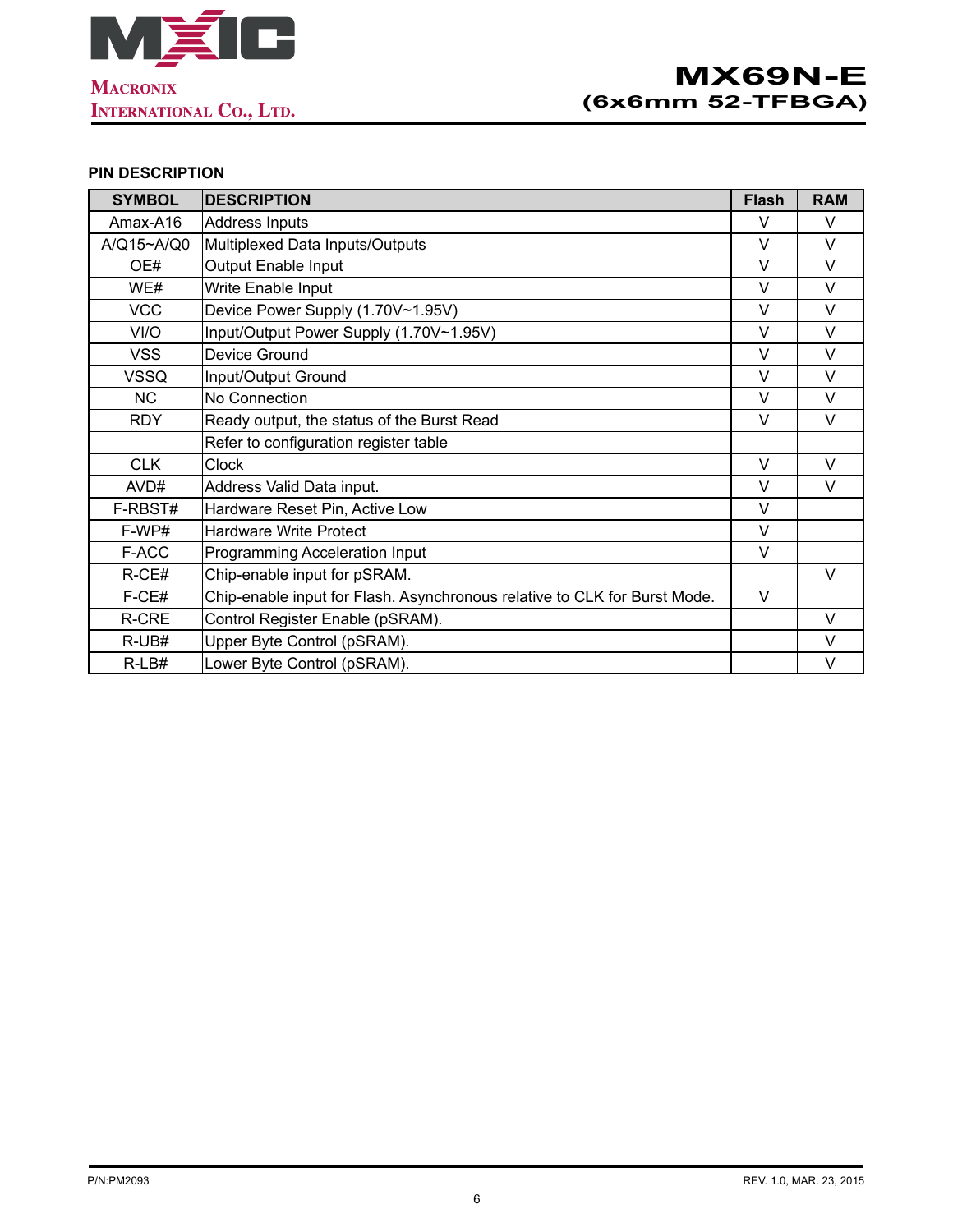

#### **PART NAME DESCRIPTION**



1.8Volt AD-Mux Burst Mode Flash Memory and RAM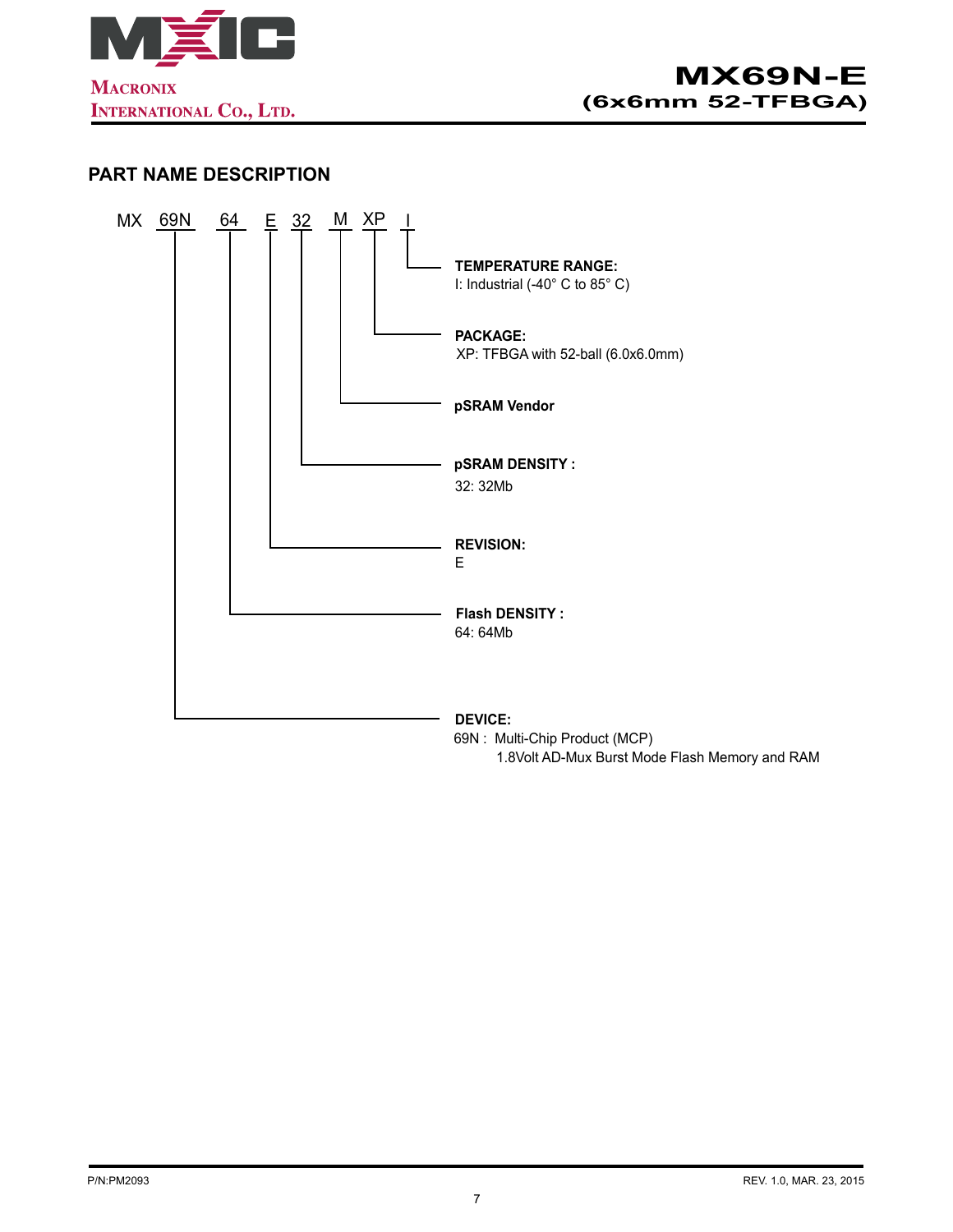

#### **PACKAGE INFORMATION**

Title: Package Outline for CSP 52BALL(6X6X1.2MM, BALL PITCH 0.5MM, BALL DIAMETER 0.3MM)



**SEATING PLANE** 

Dimensions (inch dimensions are derived from the original mm dimensions)

| <b>UNIT</b> | SYMBOL | A                            | A <sub>1</sub> | A2     | b     | D     | D <sub>1</sub> | Е     | E1    | е      |
|-------------|--------|------------------------------|----------------|--------|-------|-------|----------------|-------|-------|--------|
| mm          | Min.   |                              | 0.16           | 0.65   | 0.25  | 59    |                | 59    | –     |        |
|             | Nom l  |                              | 0.21           |        | 0.30  | 6.0   | 45             | 60    | 25    | 0.50   |
|             | Max.   | 1.20                         | 0.26           | $\sim$ | 0.35  | 6.1   |                | 6.1   |       |        |
| Inch        | Min.   | $\qquad \qquad \blacksquare$ | 0.006          | 0.026  | 0.010 | 0.232 | $\sim$         | 0.232 |       |        |
|             | Nom l  | $\overline{\phantom{a}}$     | 0.008          | $-$    | 0.012 | 0.236 | 0.177          | 0.236 | 0.098 | 0.0197 |
|             | Max.   | 0.047                        | 0.010          | $-$    | 0.014 | 0.240 | $\sim$         | 0.240 |       |        |

| Dwg. No.  | Revision | Reference    |             |  |  |  |
|-----------|----------|--------------|-------------|--|--|--|
|           |          | <b>JEDEC</b> | <b>EIAJ</b> |  |  |  |
| 6110-4271 |          |              |             |  |  |  |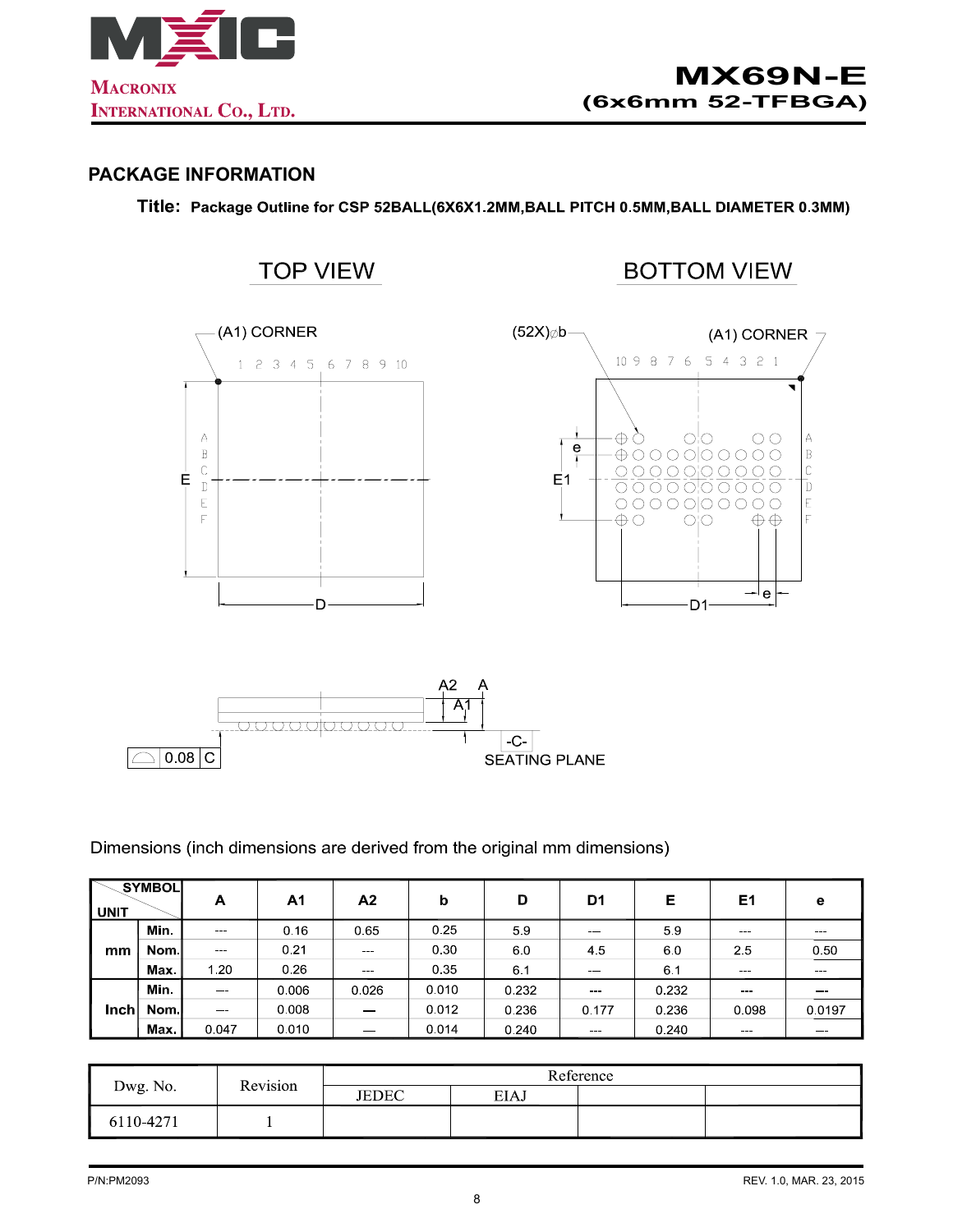

# **REVISION HISTORY**

| <b>Revision No. Description</b> |                                                                                       | Page             | <b>Date</b> |
|---------------------------------|---------------------------------------------------------------------------------------|------------------|-------------|
| 0.01                            | 1. Modified Package Information                                                       | P8.              | JUN/17/2014 |
| 1.0                             | 1. Removed document status "ADVANCED INFORMATION"<br>to align with the product status | All              | MAR/23/2015 |
|                                 | 2. Updated flash speed and pSRAM speed                                                | P <sub>2.3</sub> |             |